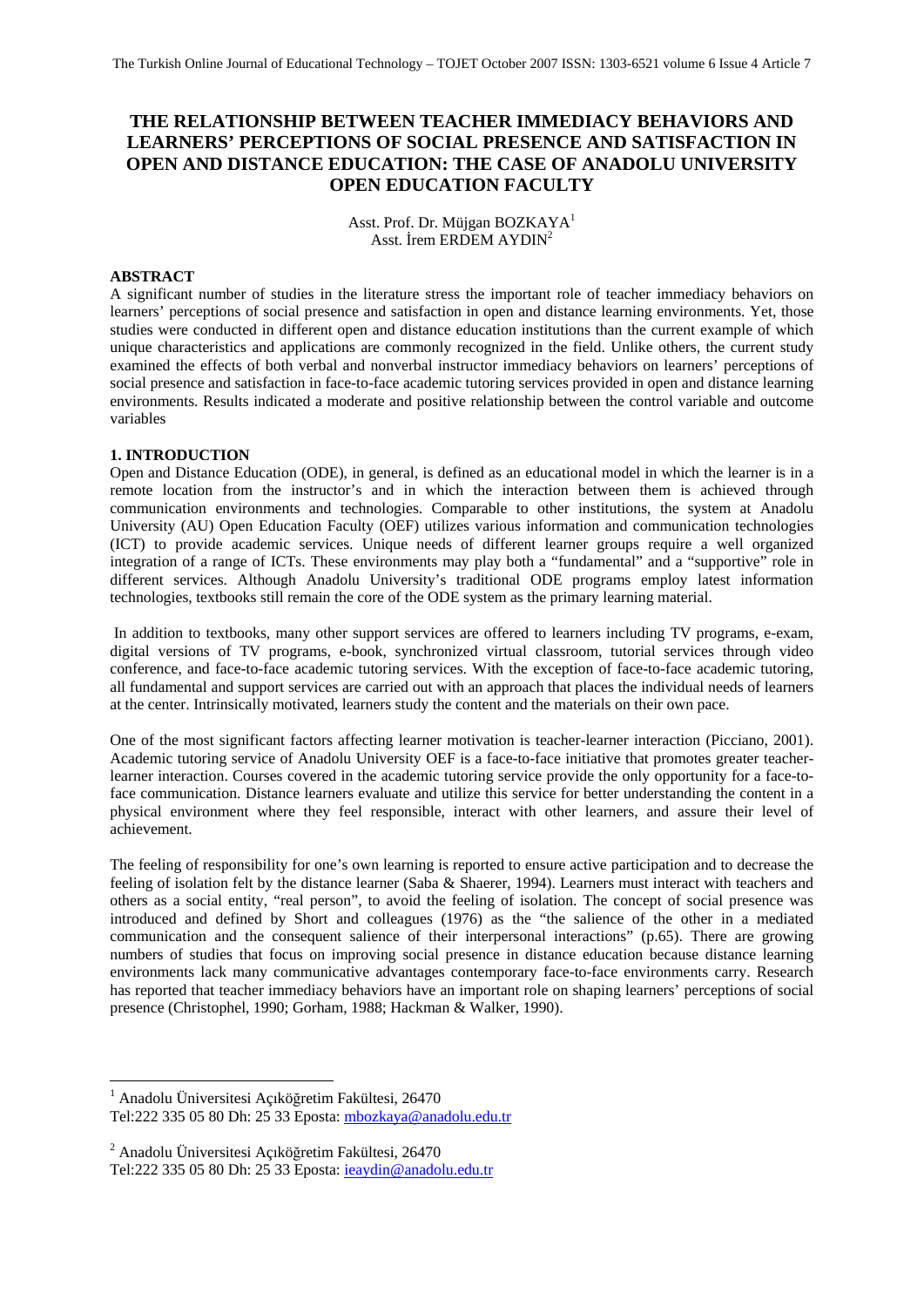Derived from Mehrabian's (1969) work, immediacy is conceptualized as those nonverbal behaviors that reduce physical and/or psychological distance in interpersonal communication. Similarly, Thweatt and McCroskey (1996) defined immediacy as communicative behaviors that reduce perceived distance by individuals. Therefore, teacher immediacy can be portrayed as verbal and nonverbal behaviors that reduce physical and psychological distance between teachers and learners. Immediacy perceived by the learner in a learning environment can be viewed as an indicator of reduced feeling of isolation. Immediacy is categorized and investigated under two subfactors as verbal and nonverbal.

Nonverbal immediacy is recognized more as a psychological trait because it involves behaviors like eye contact, body posture, gestures, physical proximity, touching, and smiling. Mehrabian's (1971) research suggested that such nonverbal cues increase the sensory stimulation of interlocutors which in turn lead to more intense, more affective, more immediate interactions. He suggested that nonverbal behaviors such as facing toward someone, standing close to someone, and touching form the immediacy among individuals. In the same vein, nodding to approve, smiling, and intentionally using gestures and stressing some words, as well, are acknowledged as nonverbal immediacy behaviors (Andersen, Andersen & Jensen, 1979; Newliep, 1997).

Studies on the teacher immediacy included behaviors such as talking about experiences that have occurred outside class, communicating with learners before and after classes, using humor to attract attention, encouraging learners to actively participate and ask questions, addressing learners by name, praising learners' work or comments, and providing feedback on learners' work. Her results suggest that these types of behavior also contributed significantly to students' affective learning. Depending on the words selected, verbal immediacy serves to improve psychological feeling of closeness among individuals. For example, instead of word like "you" and "me", using the word "us" enhances feelings of closeness and association (Gorham, 1988). Learners in such a teacher's class are expected to possess positive attitudes toward learning and display more interaction with others. Increased interaction among learners, in return, positively affect their perceptions of social presence, acknowledging others as real individuals (Hackman & Walker, 1990).

In addition, teachers' verbal and nonverbal immediacy behaviors have significant effects on learners' feeling of satisfaction regarding the teacher and the environment (Andersen 1979). Research (Andersen 1979; Biner, 1993; Gunawardena & Zittle, 1997) indicated a positive relationship between social presence and learners' level of satisfaction. Neill (1991) also stated that verbal and nonverbal immediacy behaviors reduce the psychological distance and improve learners' performance. According to Knapp (1980), higher levels of social presence and learner performance result in elevated learner motivation.

The current study, conducted in OEF at Anadolu University, investigated the effects of verbal and nonverbal teacher immediacy behaviors on learners' perceptions of social presence and their level of satisfaction regarding the teacher and the learning environment in Academic Tutoring services offered for distance "Introduction to Economics" class. Satisfaction reflects the students' overall attitude toward the components of a distance education course. Biner, Dean, and Mellinger (1994) identified seven distinct dimensions of course satisfaction: Teacher/content, technology, classroom management, personnel, timely delivery of materials to students, support services, and interaction with the teacher out of the classroom. However, within the scope of this study, only environment and teacher dimensions are included for analyses.

# **2. METHOD**

## **2.1. Framework of the Research**

This piece of research is an experimental study. The population of the study consisted of learners enrolled to the "Introduction to Economics" class who are also receiving face-to-face Academic Tutoring service in OEF at Anadolu University. From that population, the sample included 213 learners attending Academic Tutoring service in Eskisehir, Turkey. Academic Tutoring Services was first launched in 16 cities with 390 faculty members in 1999 (Serter ve Çekerol, 2002). By the year 2007, face-to-face tutoring services are offered in 73 centers with 861 faculty members on local cooperating universities' campuses at evenings and weekends. The service starts at the first week of January and continues through the end of May and includes 10 most challenging courses over a variety of fields.

Two scales were used to assess perceptions of Academic Tutoring instructors regarding verbal and nonverbal communication behaviors. A 5-point Likert type scale developed by Richmond and colleagues (2003) was employed to assess nonverbal immediacy behaviors. This scale included 19 items that covered behaviors such as gestures, eye contact, and body language. The reliability coefficient for the scale was found to be .70.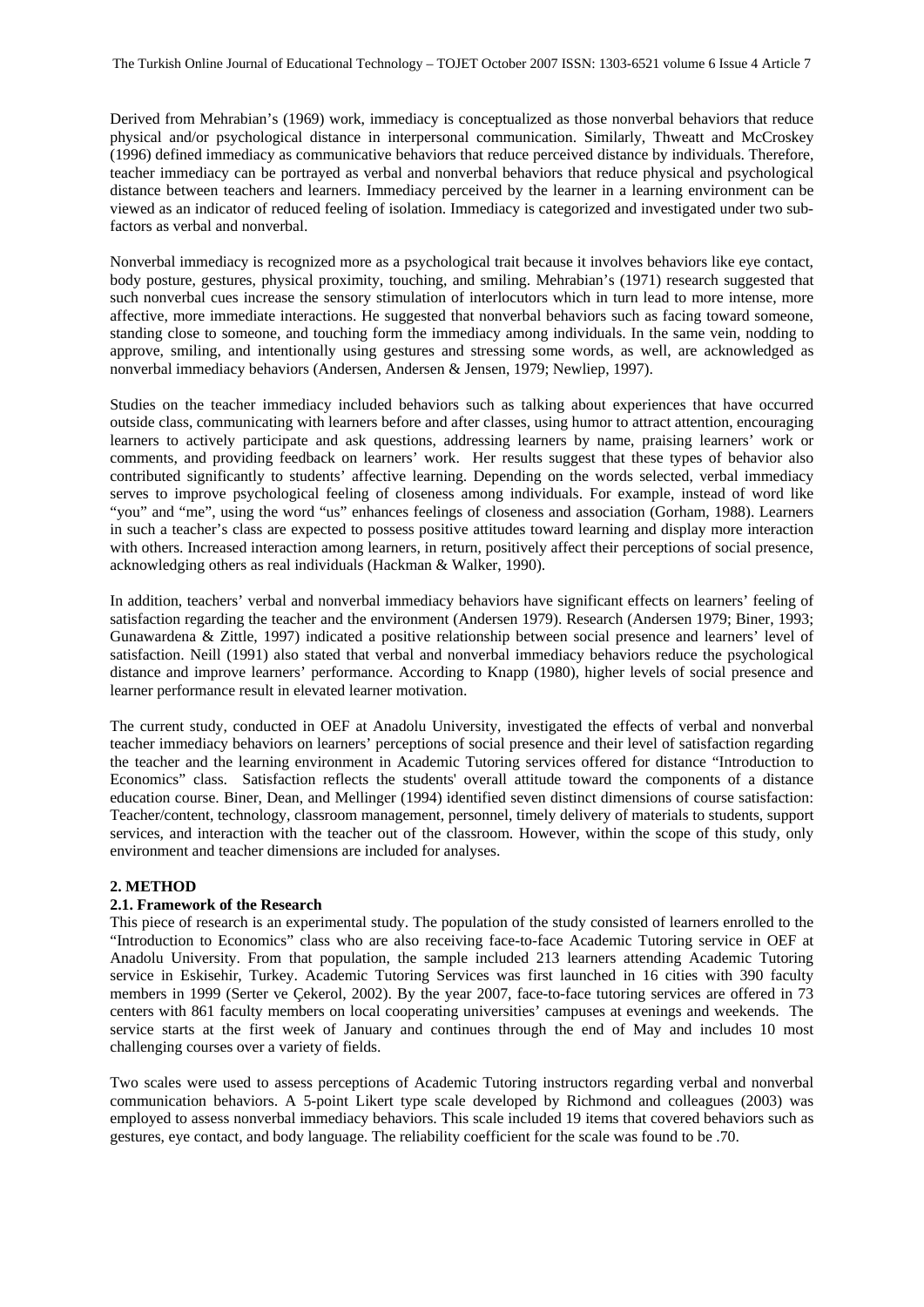To assess verbal immediacy behaviors, a 5-point Likert type scale developed by Hackman and Walker (1990) was utilized. Items in this scale reflected behaviors such as providing feedback, attracting students' attention, and addressing learners by their name. The reliability coefficient for the scale was found to be .90.

To assess the effects of learners' attendance to Academic Tutoring service on their social presence, a scale with 19 items was developed by the researchers. The scale reliability was found to be .93. Of those 19 items, 13 were designed to assess the effects of the learning environment and 6 were designed to assess the effects of teacher interaction.

Another 5-point Likert type scale with 25 items was used to assess learners' satisfaction regarding the instructor and the environment in Academic Tutoring. First part of the scale included statements regarding instructors' encouragement of learners to cooperate, communicating with learners out side the classroom, using visuals, providing support out side the classroom, and designing the content. The second part used to investigate learners' purposes to attend, whether the environment was helpful to learners, and whether being in the same space with the instructor influenced their perceptions of social presence. The reliability coefficient for the scale was found to be .91.

500 copies of each scale was printed out and administered to learners who were enrolled to "Introduction to Economics" class. Administration of scales were completed one week before the semester ended on May  $16<sup>th</sup>$ , 26 under the supervision of the researchers. After eliminating forms that were incomplete or missing many items, the sample of the study consisted of 213 learners.

The primary aim of the current study was to examine the effects of verbal and nonverbal teacher immediacy behaviors on learners' perceptions of social presence and their level of satisfaction regarding the teacher and the learning environment in Academic Tutoring services offered as a supporting aspect in a distance education class, "Introduction to Economics", in OEF at Anadolu University. Hypotheses of the study are listed below:

- There is a relationship between verbal and nonverbal teacher immediacy behaviors and learners' perceptions of social presence.
- There is a relationship between verbal and nonverbal teacher immediacy behaviors and learners' level of satisfaction regarding the learning environment.
- There is a relationship between verbal and nonverbal teacher immediacy behaviors and learners' level of satisfaction regarding the instructor.

Based on the hypotheses above, objectives of the study are defined as below:

- 1. In what direction and to what extent verbal and nonverbal teacher immediacy behaviors affect learners' perceptions of social presence?
- 2. In what direction and to what extent verbal and nonverbal teacher immediacy behaviors affect learners' level of satisfaction regarding the learning environment?
- 3. In what direction and to what extent verbal and nonverbal teacher immediacy behaviors affect learners' level of satisfaction regarding the instructor?

## **2.2. Data Analysis**

Various statistical procedures were utilized in the study with the *p* value of .05 accepted as the level of meaningfulness. In addition to investigating means, correlation coefficients were analyzed to inspect the relationship between the teacher immediacy behaviors and two dependent variables of learners' social presence and level of satisfaction

Statistical procedures were handled by using SPSS 10.0 and the result are presented at the end of the paper

# **3. RESULTS**

This section presents the results depending on the statistical analyses. Scales consisted of a total of 84 items in a five-point Likert type format ranging from 1=Strongly agree to 5=Strongly disagree. Boundaries of each response (from 1 to 5) was calculated by dividing the serial width (4) by the number of responses (5) and found to be 0.8. Depending on this calculation, boundaries for each response are accepted as below:

| -1 | $= 1 + 0.8$   | $=1.8$  |
|----|---------------|---------|
| 2  | $= 1.8 + 0.8$ | $= 2.6$ |
| 3  | $= 2.6 + 0.8$ | $= 3.4$ |
| 4  | $=$ 3.4 + 0.8 | $= 4.2$ |
| 5  | $= 4.2 + 0.8$ | $= 5$   |
|    |               |         |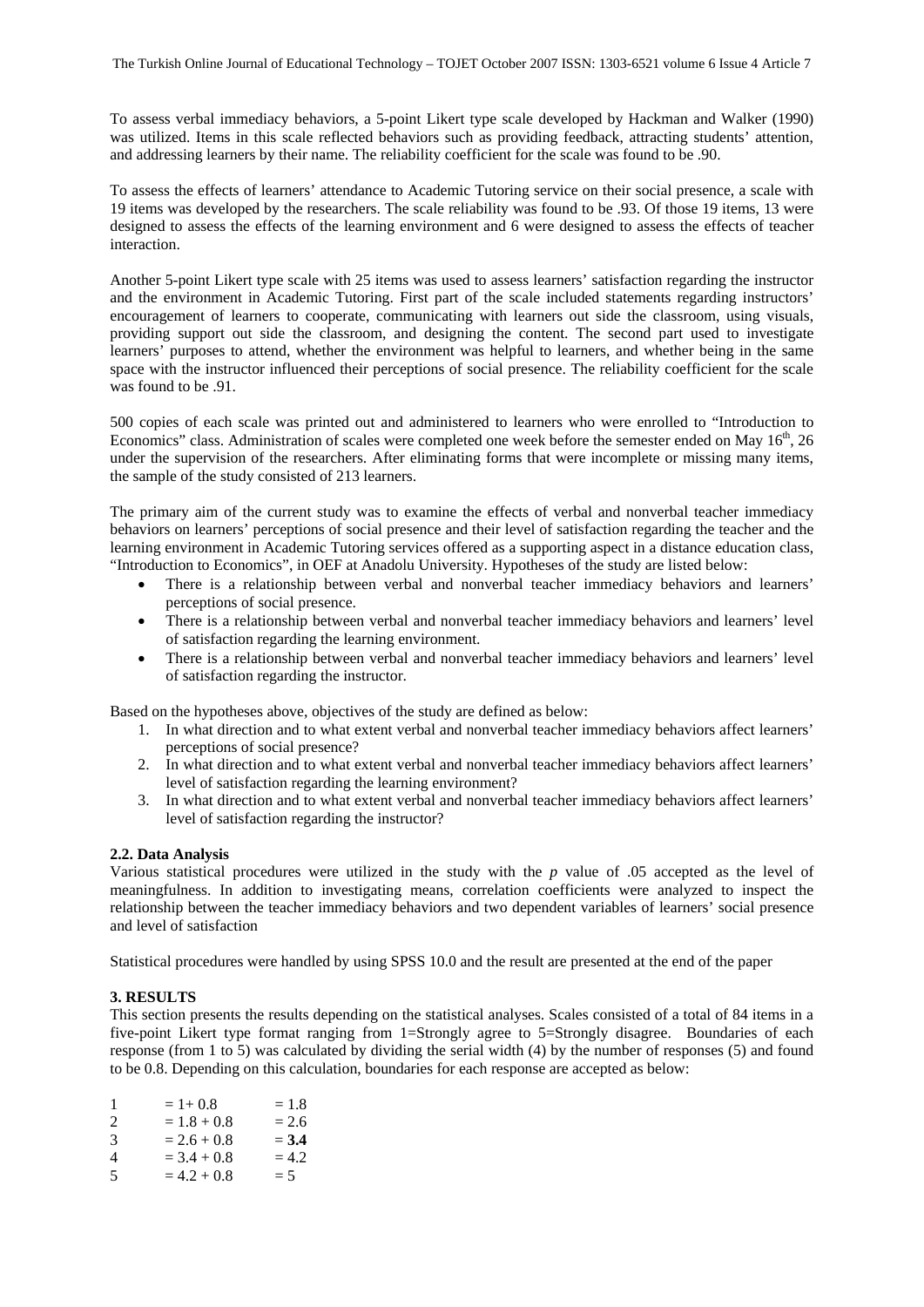The value of 3.41 was accepted as accept the threshold and values equal and over that number are acknowledged as positive

#### **Table 1**

#### **Means of Verbal, Nonverbal Immediacy Behavior, Social Presence and Satisfaction Scales**

| <b>Scales</b>       | <b>Mean Scores</b> |
|---------------------|--------------------|
| Verbal Immediacy    | 2,86               |
| Nonverbal Immediacy | 3,50               |
| Social Presence     | 3,40               |
| Satisfaction        | 3.37               |

According to the results, it is recognized that nonverbal immediacy behavior had the highest mean (M=3.50) among all variables. Means of learners' social presence (M=3.40) and satisfaction level (M=3.37) were close to each other. Teacher verbal immediacy behavior received the lowest mean with a value of 2.86. After inspecting the items in the verbal teacher immediacy scale, it is observed that the lowest means were associated with these three items: Teacher addressing learners by their name  $(M=1.70)$ ; allowing learners to address the instructor by his/her name  $(M=1.79)$ ; and communicating with learners out side the classroom  $(M=1.83)$ . Investigating the level of learner satisfaction, it is observed that these two items received lower ratings from other items: "I attend to Academic Tutoring hours to gather with other distance education learners" (M=2.39) and "I attend to Academic Tutoring hours to meet new people" (M=2.41). On the other end, learners reported that this service helped them to better perform in exams (M=4.00), revealing that learners utilize this service primarily for exams. In the social presence scale, items of "I feel at ease in joining discussions in the class" (M=3.12) and "I feel comfortable in expressing my thought to my peers in the class" (M=3.21) were rated lowest. However, learners reported that attending the Academic Tutoring service helped them feel like a part of the community (M=3.60). In the nonverbal teacher immediacy scale, while the lowest mean was given to the item stating the instructor depended heavily on personal notes or notes on the board (M=2.5), highest ratings were given for items stating that the instructor was acting naturally  $(M=4.3)$ , the instructor was joyous and smiling $(M=4.1)$ , and the instructor achieved eye contact with learners (M=4.1),

#### **Table 2**

# **Correlations between Verbal Immediacy Behavior, Nonverbal Immediacy Behavior, Social Presence, and Satisfaction**

|                        |                                               | <b>Nonverbal</b> | <b>Verbal</b> | <b>Social Presence Satisfaction</b> |          |
|------------------------|-----------------------------------------------|------------------|---------------|-------------------------------------|----------|
|                        |                                               |                  |               |                                     |          |
| <b>Nonverbal</b>       | Pearson Correlation 1,000                     |                  | $.524**$      | $.312**$                            | $.400**$ |
|                        | $Sig.(2-tailed)$                              |                  | .000          | .000.                               | .000     |
|                        | N                                             | 211              | 211           | 206                                 | 207      |
| <b>Verbal</b>          | <b>Pearson Correlation</b> .524 <sup>**</sup> |                  | 1.000         | $.412**$                            | $.476**$ |
|                        | $Sig. (2-tailed)$                             | .000             |               | .000                                | .000     |
|                        | N                                             | 211              | 211           | 206                                 | 207      |
| <b>Social Presence</b> | <b>Pearson Correlation</b> .312**             |                  | $.412**$      | 1.000                               | $.768**$ |
|                        | $Sig.(2-tailed)$                              | .000             | .000          |                                     | .000     |
|                        | N                                             | 206              | 206           | 207                                 | 203      |
| <b>Satisfaction</b>    | <b>Pearson Correlation</b> .400 <sup>**</sup> |                  | $.476**$      | $.768**$                            | 1.000    |
|                        | $Sig. (2-tailed)$                             | .000             | .000          | .000                                |          |
|                        | N                                             | 207              | 207           | 203                                 | 208      |

\*\* Correlation is significant at the .001 level (2-tailed).

As it can bee seen in Table 2, the highest correlation was observed between social presence and level of satisfaction. Regarding this finding, it can be concluded that when learners feel like a part of a community, they feel more satisfied regarding both the instructor and the environment. In addition, correlations of both social presence and level of satisfaction with verbal immediacy behaviors were higher than those with nonverbal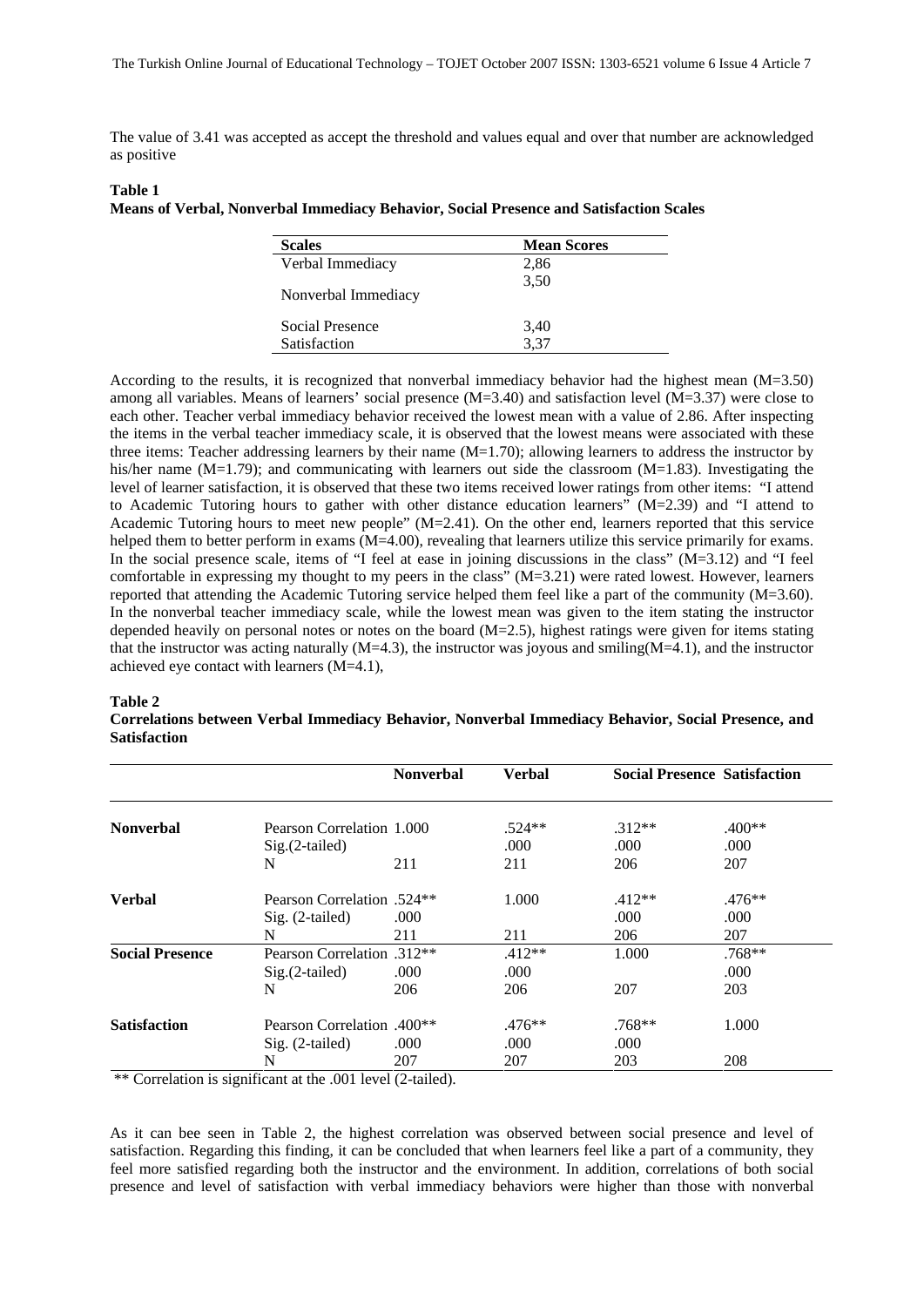immediacy behavior. That is, learners perceive verbal messages and behavior more positively thatn nonverbal messages or behaviors.

#### **Table 3**

**Correlation between Verbal Immediacy Behavior, Nonverbal Immediacy Behavior, and Satisfaction Subfactors** 

|                     |                                   | <b>Satisfaction</b><br>with<br>environment | teacher  | <b>Satisfaction withNonverbal</b> | Verbal   |
|---------------------|-----------------------------------|--------------------------------------------|----------|-----------------------------------|----------|
| <b>Satisfaction</b> | with Pearson Correlation 1,000    |                                            | .738**   | $.260**$                          | .288**   |
| environment         | $Sig.(2-tailed)$                  |                                            | .000     | .000                              | .000     |
|                     | N                                 | 208                                        | 208      | 207                               | 207      |
| <b>Satisfaction</b> | with Pearson Correlation .738**   |                                            | 1.000    | .459**                            | $.562**$ |
| teacher             | $Sig. (2-tailed)$                 | .000                                       |          | .000                              | .000     |
|                     | N                                 | 208                                        | 208      | 207                               | 207      |
| <b>Nonverbal</b>    | Pearson Correlation .260**        |                                            | .459**   | 1.000                             | $.524**$ |
|                     | $Sig.(2-tailed)$                  | .000                                       | .000     |                                   | .000     |
|                     | N                                 | 207                                        | 207      | 212                               | 211      |
| Verbal              | <b>Pearson Correlation</b> .288** |                                            | $.562**$ | $.524**$                          | 1.000    |
|                     | Sig. (2-tailed)                   | ,000                                       | .000     | .000                              |          |
|                     | N                                 | 207                                        | 207      | 211                               | 211      |

\*\* Correlation is significant at the 0.01 level (2-tailed).

Investigating the table above, it is observed that level of satisfaction with the environment did not have strong correlations with verbal and nonverbal teacher immediacy behavior. Level of satisfaction with the teacher has moderate correlations with verbal and nonverbal teacher immediacy behavior, although correlations with verbal behaviors were higher than those for nonverbal behaviors.

## **4. CONCLUSION AND IMPLICATIONS**

Academic Tutoring services carried out in OEF at Anadolu University are known as an environment in which the learners see themselves, their teachers and other learners as real individuals. In this study, the effects of this service forming learners' perceptions of social presence are discussed.

The relationship between the teacher's verbal and non-verbal immediacy behaviors and the learners' perceptions of social presence and levels of satisfaction is investigated in this study. The primary aim of the study was to determine the direction of the relationship between the teacher's immediacy behaviors and learners' perceptions of social presence. It was found that there is a moderate and positive correlation between them. Studies in the literature, similarly, report that teachers' verbal and nonverbal immediacy behaviors have a positive influence on the learners' perceptions of social presence (Anderson& Anderson 1982; Gunawerdana & Zittle, 1997). On the other hand, it can be said that creating the feeling of social presence in the learner is a significant determinant of the efficiency of learning. Findings of the study parallel the findings of previous research in the literature. The results indicated that learners see themselves as a part of the community and learn better when they attend Academic Tutoring services. They emphasized that they use this service especially for being successful in the exam and that they will encourage their friends to take advantage of this service.

Regarding the dimensions that create the feeling of social presence in the learner, Williams and Ware (1976) emphasized that encouraging learners to participate in the lesson, providing individual feedback, and communicating with learners outside the classroom may be effective. In this study, learners' perception of social presence has been found close to the critical value of 3.41. This finding indicates that learners cannot benefit from the teacher's verbal immediacy behaviors to the desired extent. A plausible explanation for this can be the abundance of the learners participating in Academic Tutoring services. Therefore, as opposed to what the literature suggests, in this study, learners couldn't evaluate the teacher positively about giving individual feedback, and communicating with learners outside the classroom.

The second and third aims of the study targeted determining the direction of the relationship between teachers' verbal and nonverbal immediacy behaviors and learners' satisfaction levels concerning the environment and the teacher. As a result of the analyses carried out, a moderate relationship has been found between those variables.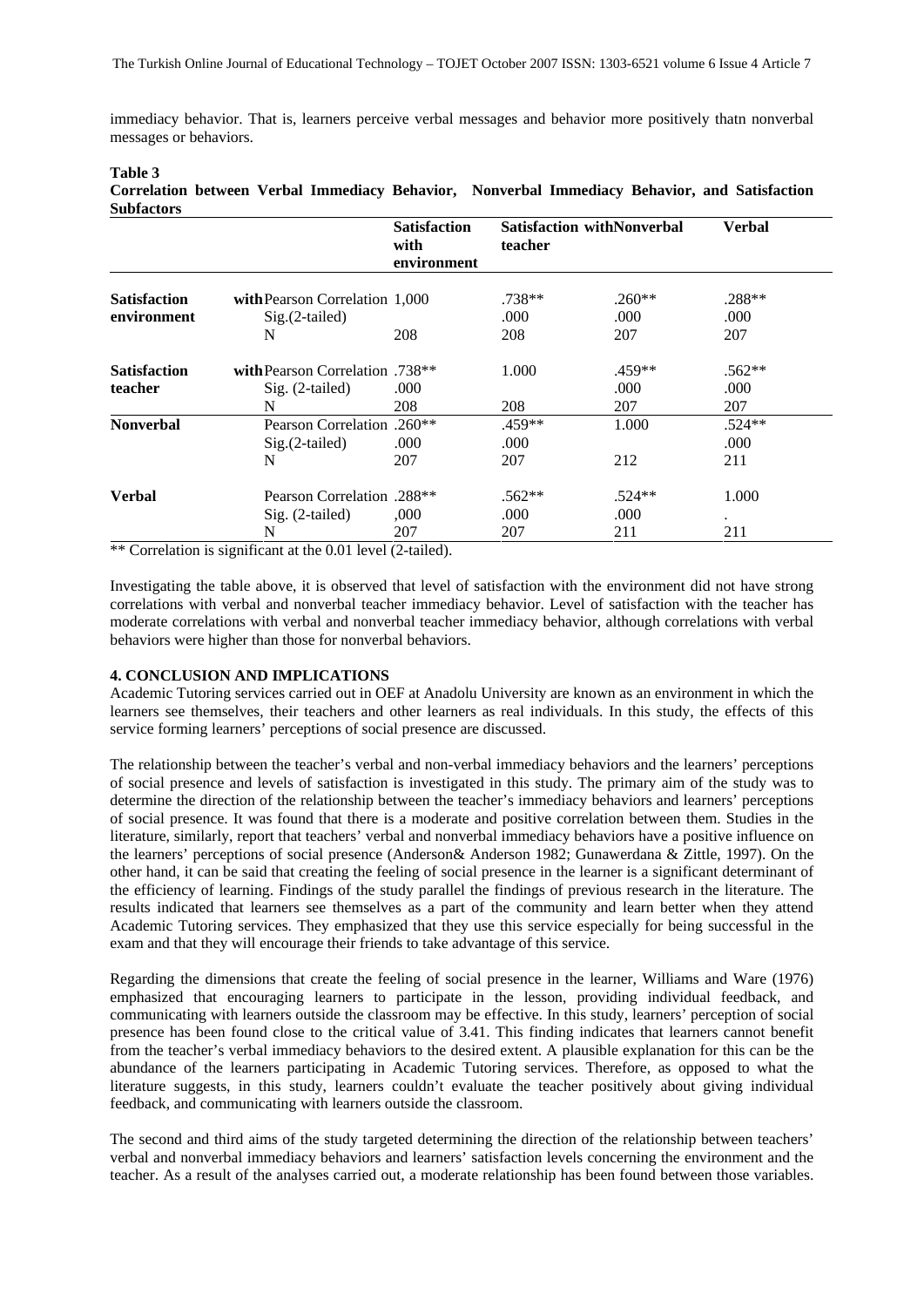When the level of satisfaction concerning the environment is associated with the teacher's verbal (.288) and nonverbal (.260) immediacy behaviors, it is indicated that neither immediacy behavior has a significant influence on determining the satisfaction level of the learners concerning the environment. This finding can be explained by the learners' desire to make use of this environment just for being successful in the exams (M=3.99). Although learners wanted to utilize Academic Tutoring services for each course  $(M=4.1)$ , they perceives this environment as an opportunity that will help them having a degree. In the ARCS (**A**ttention **R**elevance **C**onfidence **S**atisfaction) Model proposed by Keller (1987), learners' desire to have a degree as a result of learning is seen as one of the most significant external factors in determining learners' level of satisfaction concerning learning. Similarly, in this study, it can be said that learners' desire to make use of this service to pass their exams has a significant influence on determining the level of satisfaction concerning the environment.

When learners' level of satisfaction concerning the teacher is associated with the teacher's verbal (.562) and nonverbal (.459) immediacy behaviors, it is observed that verbal immediacy behaviors increase the satisfaction levels of learners. Presenting the content as respecting different points of views (M=3.57), asking questions related to the content  $(M=3.48)$ , and using the expression 'we' while presenting the content  $(M=3.41)$  are evaluated as the most prominent factors which satisfy learners about the teacher's verbal immediacy behaviors.

On the other hand, teacher's nonverbal immediacy behaviors such as having eye contact with learners (M=4.06), acting in a natural way  $(M=4.27)$ , and using facial expressions while presenting the content  $(M=3.91)$  are also appraised to be positive factors in increasing learners' satisfaction levels concerning the teacher. In parallel with the previous research findings in the literature, immediacy behaviors of teachers who address their students with their names, have eye contact, and smile while presenting the content contribute to learners' satisfaction and social presence levels in a positive way. (Christophel, 1990; Gorham, 1988; Neuliep, 1997; Sanders&Wiseman, 1990; Walker Heckman, 1991).

In addition to these findings, it can be seen that there is a high correlation between learners' perceptions of social presence and their satisfaction levels (.768). While this suggests that learners perceive Academic Tutoring services as an environment which enables them to be socially present, it may be inappropriate to reach conclusions merely based on the findings of this study. More detailed studies with the similar objectives should be conducted and their results should be compared with those of this study. Particularly, it is suggested that more qualitative studies investigating the effects of face-to-face environments in distance education on learners' social presence should be conducted to support quantitative findings. Besides, investigating the relationship between the perception of social presence and other components of the OEF (television, internet, videoconferencing, etc) may provide more comprehensive information about future applications.

#### **REFERENCES**

- Andersen, J. F., &Andersen, J. (1982). *Nonverbal immediacy in instruction, Communication in the Classroom*. Englewood Cliffs, NJ: Prentice Hall.
- Andersen, J. F. (1979). Teacher immediacy as a predictor of teaching effectiveness. New Jersey: Transaction Books.
- Andersen, J., Andersen, P., & Jensen, A (1979). The measurement of nonverbal immediacy. *Journal of Applied Communication*, 7, 153-180.
- Biner, P. M. (1993). The development of an instrument to measure student attitudes toward televised courses. *The American Journal of Distance Education*, *7*(1), 62-73.
- Biner, P.M, Dean, R, S., and Mellinger, A.E. (1994). Factors underlying distance learner satisfaction with televised college-level courses. *The American Journal of Distance Education, 8* (1), 6071.
- Christophel, D. M. (1990). The relationship among teacher immediacy behaviors, student motivation and learning. *Communication Education*, 39. 323-340.
- Gorham, J. (1988). The relationship between verbal teacher immediacy behaviors and student learning. *Communication Education*. 37. 40-53.
- Gunawardena, C. N., & Zittle, F. J. (1997). Social presence as a predictor of satisfaction within a computermediated conferencing environment. *The American Journal of Distance Education, 11*(3), 8-26.
- Hackman, M. & Walker, K. (1990). Instructional communication in the televised classroom: the effects of system design and teacher immediacy on student learning and satisfaction. *Communication Education.* 39. 196-206.
- Keller, J. M. (1987). The systematic process of motivational design. *Performance & Instruction* (Nov/Dec), 1-8.
- Knapp, M.L. (1980). *Essentials of nonverbal communication*. New York: Holt, Rinehart and Winston.

Neill, S. (1991). *Classroom nonverbal communication*. London: Routledge.

Mehriban, A. (1967). Attitudes inferred from non-immediacy of verbal communication. *Journal of Verbal Learning and Verbal Behavior*, 6, 294-295.